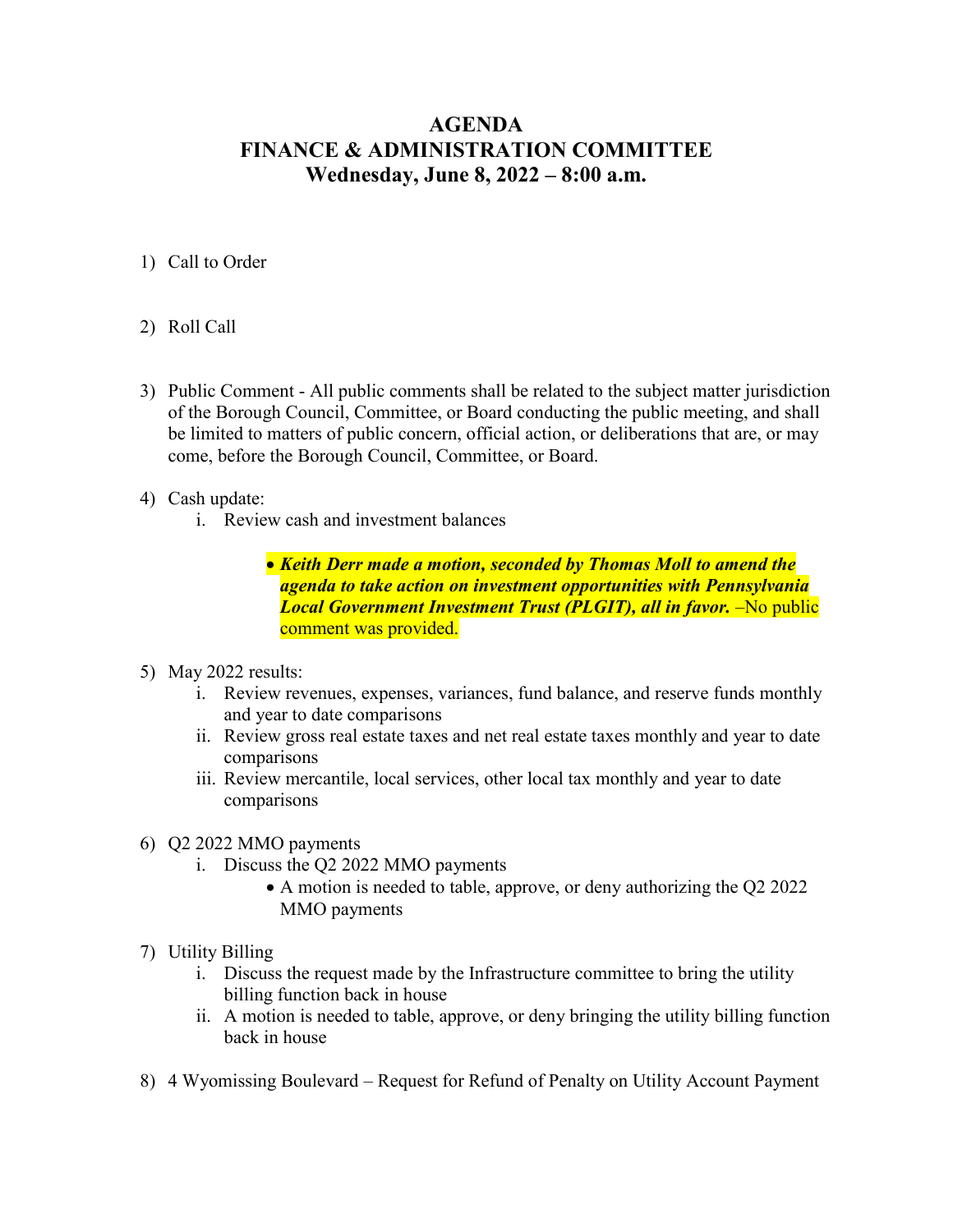- i. Discuss the homeowners request to have a refund of the penalty on their utility account
- ii. A motion is needed to table, approve, or deny issuing a refund of the penalty on the utility account of 4 Wyomissing Boulevard
- 9) MyRec Registration Veteran's Discount
	- i. Discuss the request made by the Recreation Board to implement a Veteran's discount for Veteran's registering for recreation programs and events
		- A motion is needed to table, approve, or deny establishing a 10% Veteran's discount for Veteran's purchasing memberships and registering for programs on MyRec
- 10) Police Department Administrative Position Potential Wage Adjustment
	- i. Discuss the request made by the Personnel committee for the Police Department Administrative position potential wage adjustment
		- A motion is needed to table, approve, or deny the salary adjustment for the current Police Department Administrative position
- 11) Procedure to Approve Committee, Commission, and Board reports
	- i. Discuss the procedure for Committees, Commissions, and Boards to approve their minutes
		- A motion is needed to table, approve, or deny the discussed procedure for approving Committee, Commission, and Board minutes
- 12) Public Works Water Valve Replacement
	- i. Discuss the need to replace a bad valve on Garfield Avenue either by a regular valve replacement procedure, or as a valve insertion procedure.
		- A motion is needed to table, approve, or deny replacing the bad valve on Garfield Avenue using the method as discussed by the committee
- 13) **RESOLUTION NO. 2022-18-** A RESOLUTION OF THE COUNCIL OF THE BOROUGH OF WYOMISSING, BERKS COUNTY, PENNSYLVANIA, AMENDING RESOLUTION 2021-26 TO AMEND THE AUTHORIZATION AND DESIGNATION OF PENSION PLAN OFFICIALS FOR THE BOROUGH PENSIONS, SPECIFICALLY NATIONWIDE PENSION CASES 632-80006, 632-80007 AND 632-80043
	- i. A motion is needed table, approve, or deny adopting Resolution No. 2022-18, as to designating pension plan officials

14) **RESOLUTION NO. 2022-19-** A RESOLUTION OF THE COUNCIL OF THE BOROUGH OF WYOMISSING, BERKS COUNTY, PENNSYLVANIA AUTHORIZING THE SUBMITTAL AND MODIFICATION OF PENNSYLVANIA DEPARTMENT OF TRANSPORTATION DOTGRANT OBJECTS.